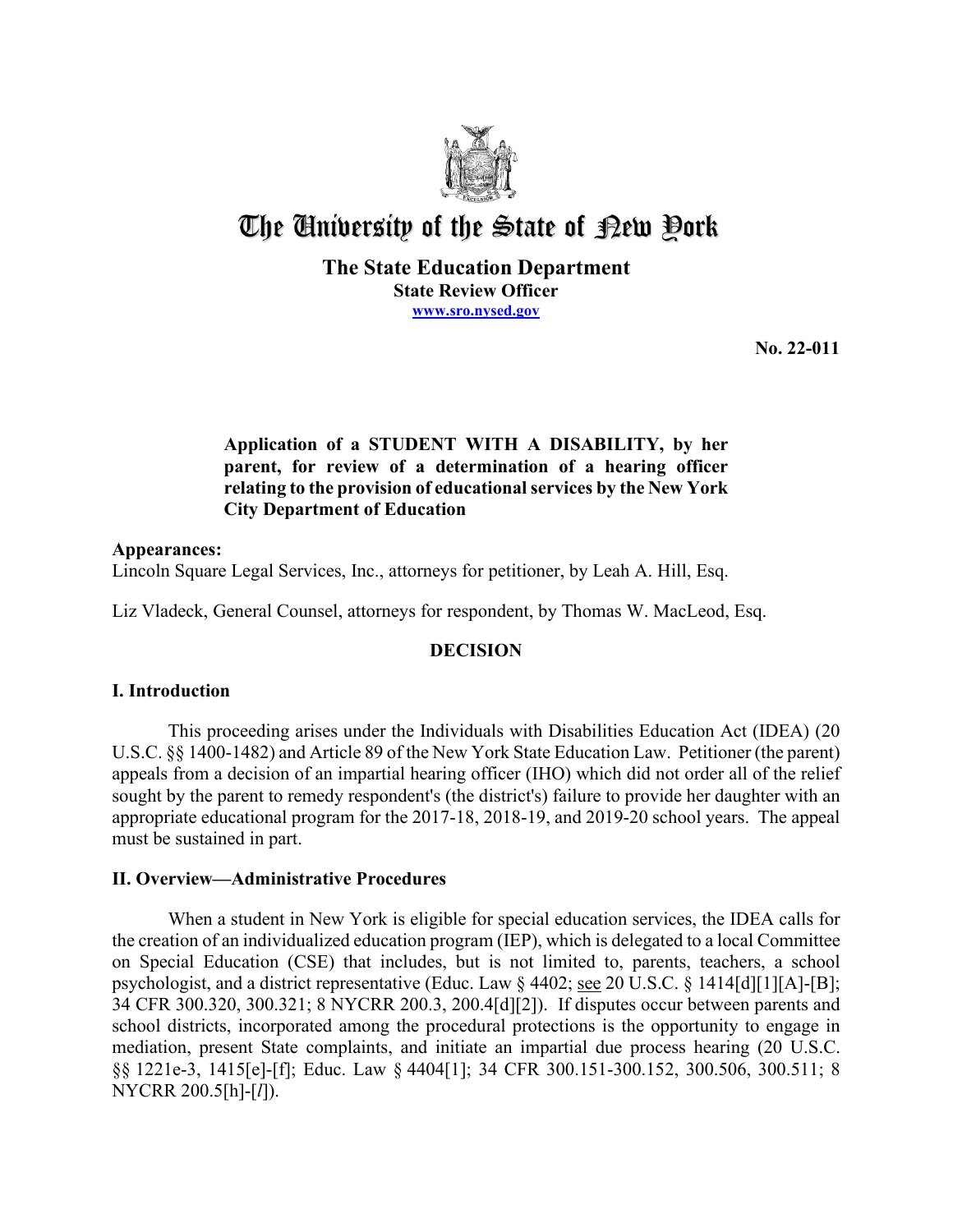New York State has implemented a two-tiered system of administrative review to address disputed matters between parents and school districts regarding "any matter relating to the 300.507[a][1]). First, after an opportunity to engage in a resolution process, the parties appear at NYCRR 200.5[j]). An IHO typically conducts a trial-type hearing regarding the matters in dispute process (34 CFR 300.510[b][2], [c], 300.515[a]; 8 NYCRR 200.5[j][5]). A party may seek a IHO is binding upon both parties unless appealed (Educ. Law § 4404[1]). identification, evaluation or educational placement of a student with a disability, or a student suspected of having a disability, or the provision of a free appropriate public education to such student" (8 NYCRR 200.5[i][1]; see 20 U.S.C. § 1415[b][6]-[7]; 34 CFR 300.503[a][1]-[2], an impartial hearing conducted at the local level before an IHO (Educ. Law § 4404[1][a]; 8 in which the parties have the right to be accompanied and advised by counsel and certain other individuals with special knowledge or training; present evidence and confront, cross-examine, and compel the attendance of witnesses; prohibit the introduction of any evidence at the hearing that has not been disclosed five business days before the hearing; and obtain a verbatim record of the proceeding (20 U.S.C. § 1415[f][2][A], [h][1]-[3]; 34 CFR 300.512[a][1]-[4]; 8 NYCRR 200.5[j][3][v], [vii], [xii]). The IHO must render and transmit a final written decision in the matter to the parties not later than 45 days after the expiration period or adjusted period for the resolution specific extension of time of the 45-day timeline, which the IHO may grant in accordance with State and federal regulations (34 CFR 300.515[c]; 8 NYCRR 200.5[j][5]). The decision of the

Officer (SRO) (Educ. Law § 4404[2]; <u>see</u> 20 U.S.C. § 1415[g][1]; 34 CFR 300.514[b][1]; 8 NYCRR 200.5[k]). The appealing party or parties must identify the findings, conclusions, and 300.514[b][2]; 8 NYCRR 279.12[a]). The SRO must ensure that a final decision is reached in the review and that a copy of the decision is mailed to each of the parties not later than 30 days after A party aggrieved by the decision of an IHO may subsequently appeal to a State Review orders of the IHO with which they disagree and indicate the relief that they would like the SRO to grant (8 NYCRR 279.4). The opposing party is entitled to respond to an appeal or cross-appeal in an answer (8 NYCRR 279.5). The SRO conducts an impartial review of the IHO's findings, conclusions, and decision and is required to examine the entire hearing record; ensure that the procedures at the hearing were consistent with the requirements of due process; seek additional evidence if necessary; and render an independent decision based upon the hearing record (34 CFR the receipt of a request for a review, except that a party may seek a specific extension of time of the 30-day timeline, which the SRO may grant in accordance with State and federal regulations (34 CFR 300.515[b], [c]; 8 NYCRR 200.5[k][2]).

### **III. Facts and Procedural History**

 the student's educational history is not necessary. Briefly and as relevant herein, a CSE convened per session (id. at p. 8). The November 2017 IEP indicated that the CSE had considered and Given the district's concessions and the parent's requested relief, a complete recitation of on November 13, 2017 to develop an IEP for the student for the 2017-18 school year, when the student was in fifth grade (Parent Ex. C at pp. 3, 11). The November 2017 CSE found the student eligible for special education and related services as a student with a speech or language impairment (id. at pp. 1, 11). The November 2017 CSE recommended integrated co-teaching (ICT) services and the related services of group occupational therapy (OT) two times per month for 30 minutes per session and group speech-language therapy two times per week for 30 minutes rejected a recommendation of related services only as well as a 12:1 special class in a community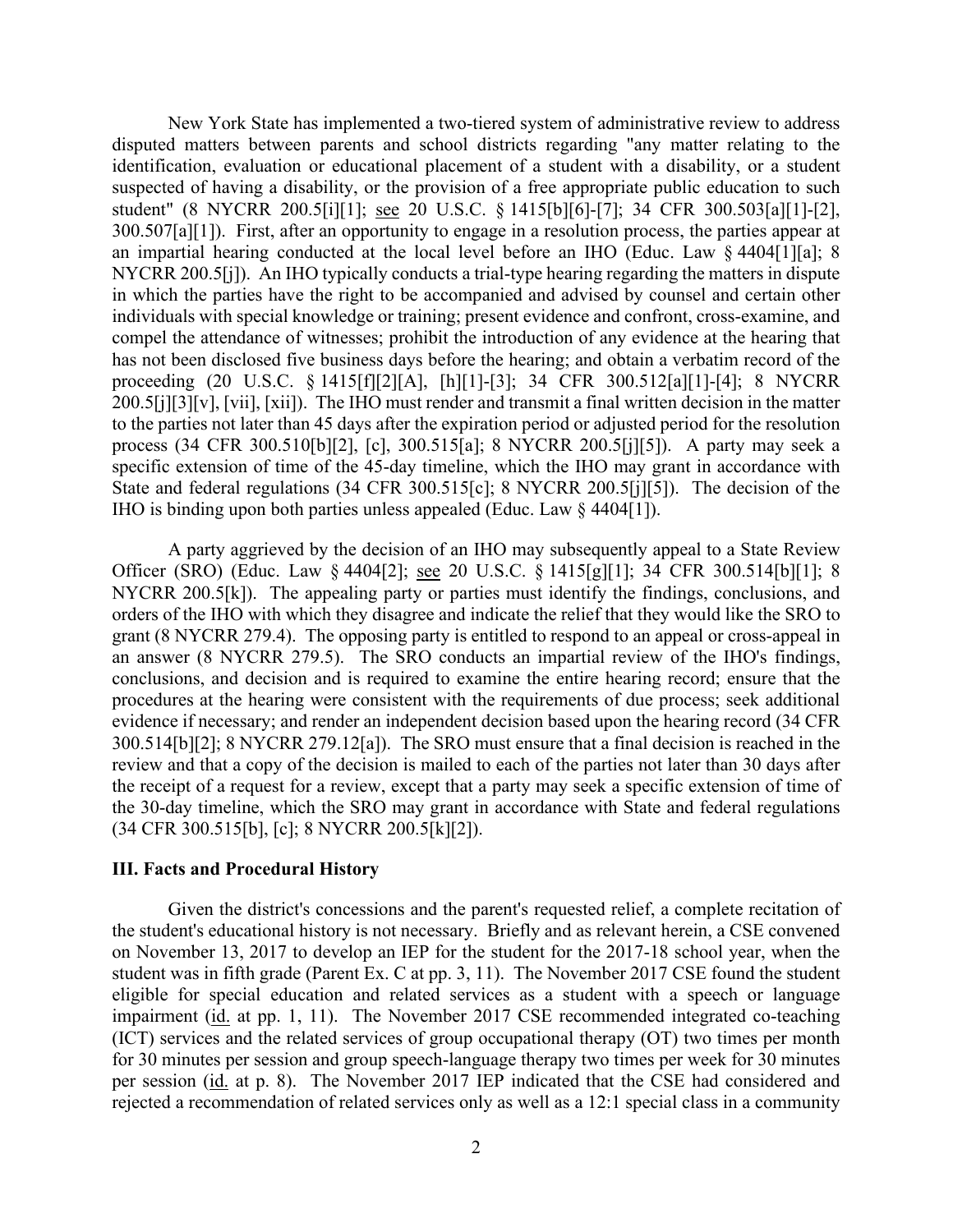school (id. at p. 12). The IEP reflected that the student needed more intensive specialized the general education teacher and the special education teacher in a program that included ICT services (id.). instruction to address her educational needs and would benefit from the academic support of both

 13, 2018 and continued to find the student eligible for special education and related services as a education teacher support services (SETSS) in a group for three periods per week, and the related therapy two times per week for 45 minutes per session  $(id.$  at p. 11). For the 2018-19 school year, when the student was in sixth grade, a CSE convened on June student with a speech or language impairment (Parent Ex. D at pp. 1, 15). The June 2018 CSE recommended a special education program for the student, including ICT services, special services of group OT two times per month for 30 minutes per session and group speech-language

 program for the student for the 2019-20 school year (seventh grade) (Parent Ex. E at pp. 1, 12). language therapy two times per week for 45 minutes per session (*id.* at p. 8). A CSE convened on May 31, 2019 and continuing to find the student eligible for special education and related services as a student with a speech or language impairment and developed a The May 2019 CSE recommended ICT services, group SETSS for three periods per week, and the related services of group OT two times per month for 45 minutes per session and group speech-

In a notice dated October 15, 2019, the CSE notified the parent of a proposed amendment to the student's October 8, 2019 IEP to remove three periods per week of SETSS and to reduce the number of academic periods of ICT services in math, English language arts and social studies, and to add three periods of ICT services in science to the student's IEP (Parent Ex. V at p. 1).<sup>1</sup>

### **A. Due Process Complaint Notice**

 and 2019-20 school years (Parent Ex. A at pp. 2, 6-10). The parent reviewed the student's removed SETSS in October 2019 (id. at pp. 5-6, 10). Generally, the parent alleged that the district individualized instruction and teacher support, and, at times, failed to fully implement her IEP" (id. at p. 2). The parent included more specific allegations asserting that the district denied the In a due process complaint notice dated May 20, 2020, the parent claimed that the district failed to offer the student a free appropriate public education (FAPE) for the 2017-18, 2018-19 educational history going back to the 2012-13 school year (kindergarten) and asserted that, for the school years at issue, the district improperly continued to recommend the student for ICT services without significant changes to the student's speech-language services (id. at pp. 2-6). The parent also asserted that although the district added SETSS to the student's program for the 2018-19 school year, the district failed to implement the recommended SETSS, and the district improperly failed to properly evaluate the student, failed to develop appropriate programs, failed to recommend and provide services at the appropriate frequency and duration, and "failed to recommend an educational placement that could provide [the student] with the requisite

<span id="page-2-0"></span>Ex. V at p. 1, with Parent Ex. E at p. 8). In the parent's May 20, 2020 due process complaint notice, she alleges <sup>1</sup> Although an October 8, 2019 IEP is not part of the hearing record, the services identified as being part of the October 8, 2019 IEP are the same services as were recommended in the student's May 2019 IEP (compare Parent that this CSE meeting convened without prior written notice to the parent and that the notice of amendment was the first time she was made aware of the October 2019 IEP (Parent Ex. A at p. 6).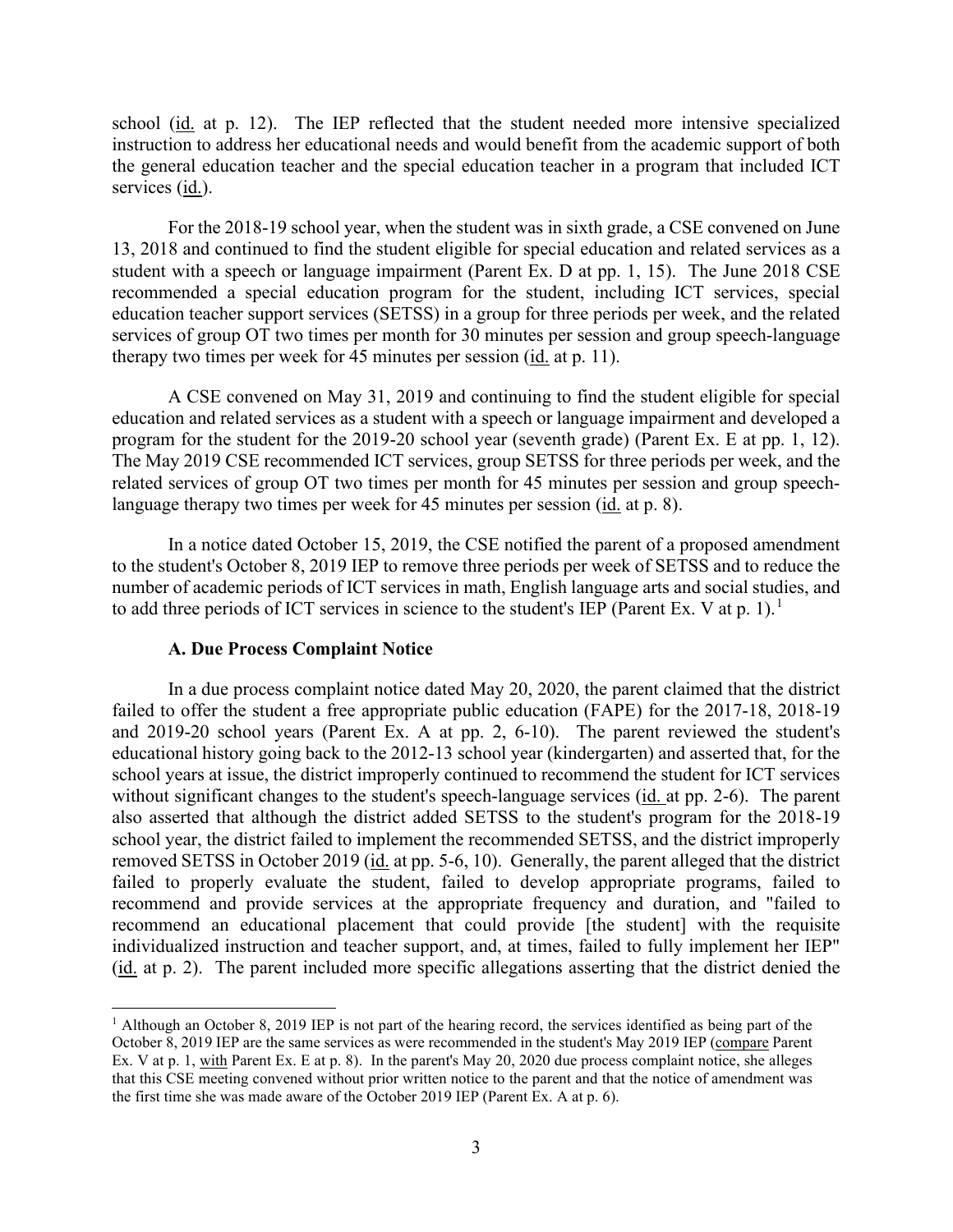failed to consider 12-month services  $(id. at pp. 6-10)$ . parent the opportunity to participate in the decision making progress regarding the October 2019 CSE and a February 2020 request for educational records, failed to sufficiently evaluate the student in all areas of suspected disability, failed to use appropriate assessments to track the student's progress, failed to formulate goals to address the student's needs and abilities, failed to take appropriate action when the student failed to make progress, failed to provide the student with sufficient speech-language services, improperly placed the student in an "ICT classroom," and

 educational performance, all evaluative information from the IEEs considered in the development compensatory individual speech-language therapy, compensatory individual OT, and compensatory individual assistive technology—each by a provider chosen by the parent at a rate As relief, the parent requested an independent neuropsychological evaluation, an independent speech-language evaluation, and an independent OT evaluation (id. at p. 11). The parent further requested that the CSE be directed to reconvene to review the results of the independent educational evaluations (IEEs) and develop an IEP which included the specific recommendations of the IEEs such as: a change in classification, comprehensive present levels of of the IEP, specific, meaningful and measurable annual goals, recommendations of individual OT, assistive technology, speech-language therapy, counseling, reading, and any other services consistent with the recommendations of the IEEs, a 12:1 special class and 12-month services (id.). Next the parent requested 700 hours of compensatory 1:1 tutoring in math and English by a provider chosen by the parent at a rate not to exceed \$150 per session, "a set number of hours" of not to exceed \$200 per session, along with direct payment of "tuition at a non-public school" of the parent's choosing and door-to-door transportation to and from the compensatory educational services (id. at pp. 11-12).

### **B. Impartial Hearing Officer Decision**

 terms related to the parent's request for IEEs (Tr. pp. 1-55). In an interim order dated April 16, \$2,500 (Interim IHO Decision at p. 3). The parties reconvened on May 27, 2021, and four indicated that agreement had been reached in partial settlement of the parent's claims; however, the terms were not discussed on the record (Tr. pp. 14, 34-35, 42-46, 50-52).<sup>2</sup> The district also The parties convened for multiple status conferences between November 12, 2020 and April 7, 2021, during which time the parties attempted settlement and to reach an agreement on 2021, the IHO directed the district to fund an independent neuropsychological evaluation at a cost not to exceed \$5,000, an assistive technology evaluation at a cost not to exceed \$2,500, an OT evaluation at a cost not to exceed \$2,500, and a speech-language evaluation at a cost not to exceed additional status conferences were held before witness testimony began on September 14, 2021 and concluded on October 26, 2021 (Tr. pp. 56-178). During the impartial hearing, the parties

<span id="page-3-0"></span> compensatory OT at the district rate, and "transportation costs to these services" (Dist. Post-Hr'g Br. at p. 1). The caused an unnecessary delay in obtaining the IEEs that was harmful to the student (id.).  $2$  The district submitted a closing brief asserting that in January 2021, the district offered the parent an independent neuropsychological evaluation at a cost not to exceed \$5,000, an independent assistive technology evaluation at a cost not to exceed \$2,500, an independent OT evaluation at a cost not to exceed \$2,500, an independent speechlanguage therapy evaluation at a cost not to exceed \$2,500, 450 hours of compensatory 1:1 tutoring at a rate not to exceed \$125 per hour, 108 hours of compensatory speech-language therapy at the district rate, 25 hours of district further argued that the resolution agreement was executed on January 21, 2021, and that the parent had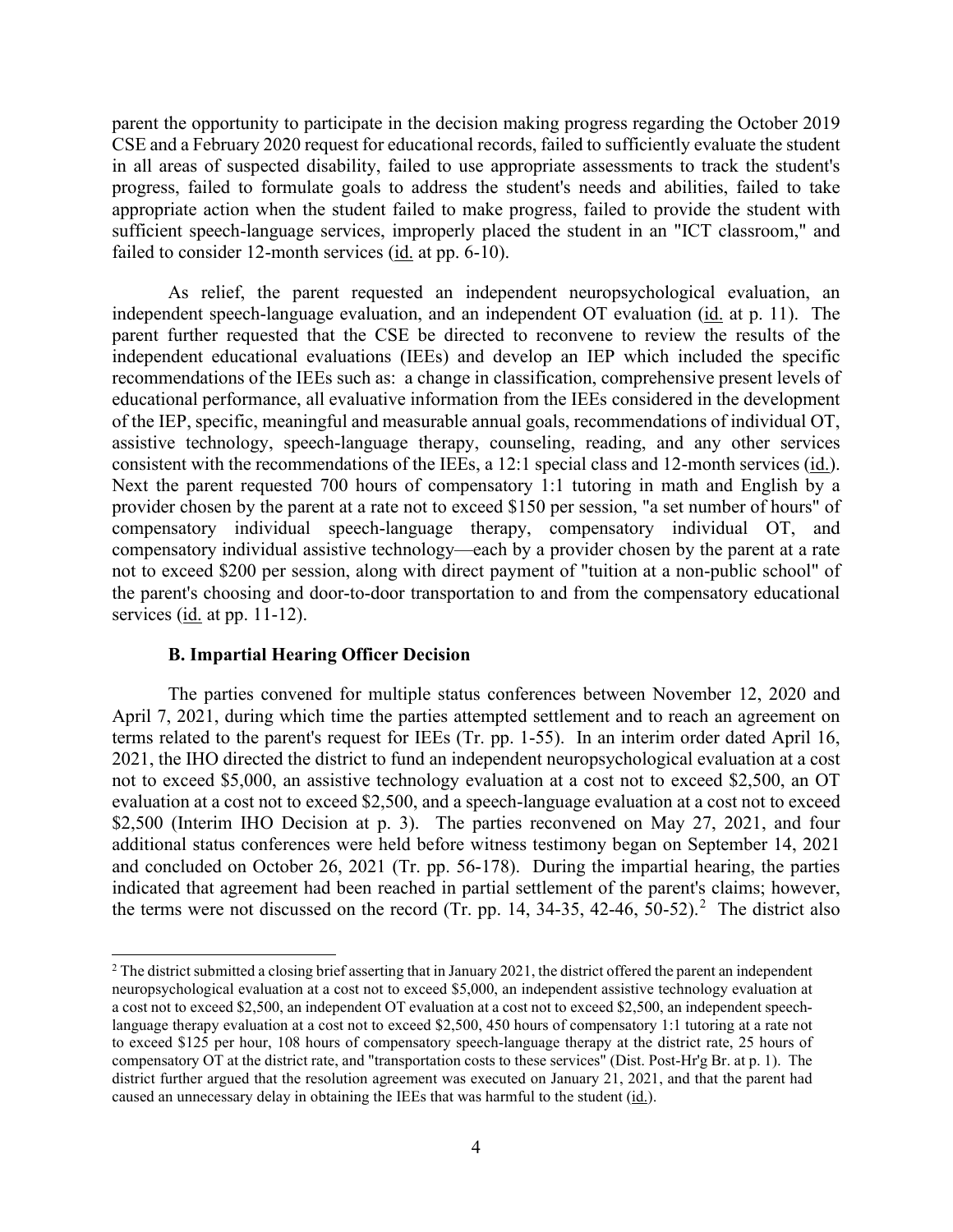indicated that it would not be defending the alleged failure to offer the student a FAPE for the 2017-18, 2018-19, and 2019-20 school years (Tr. pp. 63, 65, 67, 74).

 By decision dated November 12, 2021, the IHO found that the district failed to meet its 2019-20 school years (IHO Decision at p. 4). The IHO ordered compensatory related services as instead ordered the amount of tutoring that the parties had agreed to during the resolution period (id. at p. 7). The IHO ordered that the student receive a bank of 40 hours of compensatory OT, at rates similar to those paid to other providers of comparable services (id. at p. 8). The IHO the awarded compensatory services (*id.* at p. 9). burden of demonstrating that the student had been offered a FAPE for the 2017-18, 2018-19, and consistent with testimony of the parent's experts; however, the IHO found that the parent's request for compensatory tutoring was not supported by the evidence in the hearing record and the IHO 120 hours of compensatory speech-language therapy, and 450 hours of tutoring, each by a provider chosen by the parent to be paid the lowest rates previously paid to the providers by the district or further ordered the district to provide the student with a Metrocard for transportation to and from

 declined to award the parent's requested relief (IHO Decision at pp. 7-8). The IHO noted that an award of prospective placement may "ha[ve] the effect of circumventing the statutory process current educational programming and periodically assessing the student's needs." In conclusion, the IHO directed the district's CSE to reconvene a review meeting within two weeks of the IHO's decision to consider the[independent evaluations and prepare a new IEP that comprehensively the Central Based Support Team (CBST) for placement in a State-approved NPS (id. at p. 9). With respect to the parent's request for prospective placement at a State-approved nonpublic school (NPS), assistive technology devices and assistive technology training, the IHO pursuant to which the CSE is tasked with reviewing information about the student's progress under described the student, included appropriate related services and goals, and considered deferral to

### **IV. Appeal for State-Level Review**

 The parent appeals and asserts that the IHO erred in denying her requests for prospective placement in an NPS and for assistive technology devices, services, and training. The parent contradictions, and insufficient citations to the hearing record. According to the parent, the IHO's relief, and the IHO failed to consider granting the parent's request to have the CSE reconvene and make specific recommendations in accordance with the IEEs. The parent also alleges that the IHO educational services and that the IHO's award of a Metrocard was not appropriate. As relief, the requests prospective relief in the form of assistive technology devices and training for the student.<br>5 asserts that the IHO's decision was not made in accordance with appropriate legal practice, that it was not well-reasoned or based on the hearing record, and that it contained misstatements of facts, decision to deny prospective relief violated State regulation because it did not reference evidence in the hearing record, the IHO failed to consider overwhelming evidence in support of prospective erred in failing to order door-to-door transportation for the student to receive compensatory parent requests that the district be directed to fund placement of the student at a State-approved NPS of the parent's choosing, to reconvene the CSE to develop an IEP and make the recommendations set forth in the IEEs including a change in the student's classification, new present levels of educational performance, a list of evaluative information considered, new annual goals, related services consisting of OT, assistive technology, speech-language therapy, counseling, and reading services, 12-month services, and a 12:1 special class. The parent also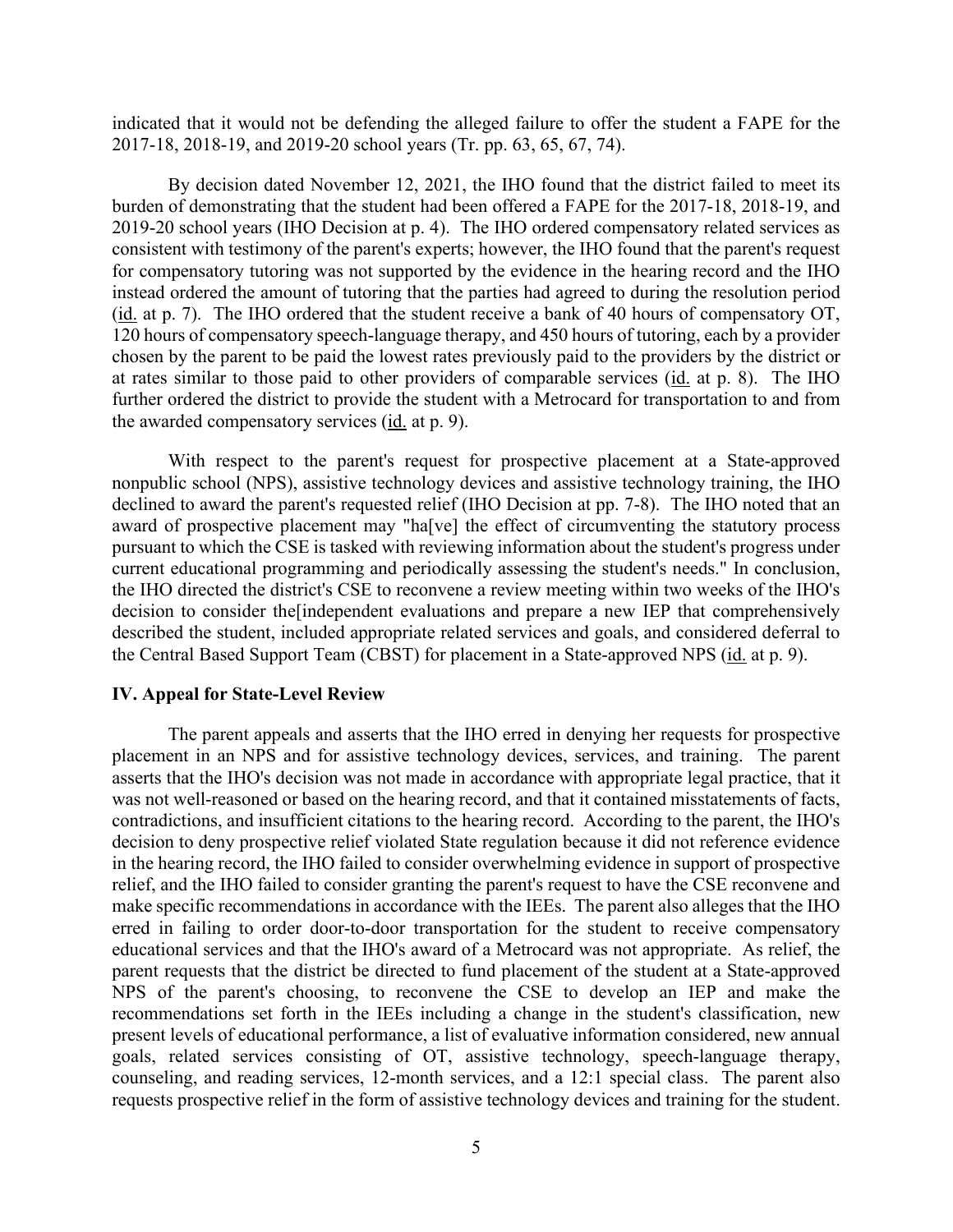Lastly, the parent has included three pages from a proposed IEP for consideration as additional evidence.

 In an answer, the district responds with admissions and denials and argues that the IHO at issue before her. With regard to the parent's requests for assistive technology devices and devices and services should be recommended. The district next concedes that the student is unable correctly denied the parent's requests for prospective relief. The district further asserts that the IHO correctly declined to order specific changes to the student's IEP for a school year that was not training, the district alleges that the hearing record does not indicate whether the parent shared the assistive technology IEE with the student's school and further asserts that the assigned public school placement should be given the first opportunity to review the IEE and determine what to travel independently and in response to the parent's request for door-to-door transportation to and from compensatory educational services has offered a second Metrocard for an adult to escort the student. With respect to the parent's remaining claims and allegations, the district contends that the claims are improperly raised in the parent's memorandum of law or do not provide a basis to overturn the IHO's decision. Lastly, concerning the parent's submission of proposed additional evidence, the district asserts that the exhibit was available at the time of the hearing and is unnecessary to resolve the appeal.

### **V. Applicable Standards**

Two purposes of the IDEA (20 U.S.C. §§ 1400-1482) are (1) to ensure that students with disabilities have available to them a FAPE that emphasizes special education and related services designed to meet their unique needs and prepare them for further education, employment, and independent living; and (2) to ensure that the rights of students with disabilities and parents of such students are protected (20 U.S.C. § 1400[d][1][A]-[B]; see generally Forest Grove Sch. Dist. v. T.A., 557 U.S. 230, 239 [2009]; Bd. of Educ. of Hendrick Hudson Cent. Sch. Dist. v. Rowley, 458 U.S. 176, 206-07 [1982]).

 A FAPE is offered to a student when (a) the board of education complies with the 2014]; <u>R.E. v. New York City Dep't of Educ.</u>, 694 F.3d 167, 189-90 [2d Cir. 2012]; <u>M.H. v. New</u> 458 U.S. at 206; see T.P. v. Mamaroneck Union Free Sch. Dist., 554 F.3d 247, 253 [2d Cir. 2009]). 458 U.S. at 206; <u>see T.P. v. Mamaroneck Union Free Sch. Dist.</u>, 554 F.3d 247, 253 [2d Cir. 2009]). The Supreme Court has indicated that "[t]he IEP must aim to enable the child to make progress. errors render an IEP legally inadequate under the IDEA (M.H., 685 F.3d at 245; A.C. v. Bd. of procedural requirements set forth in the IDEA, and (b) the IEP developed by its CSE through the IDEA's procedures is reasonably calculated to enable the student to receive educational benefits (Rowley, 458 U.S. at 206-07; T.M. v. Cornwall Cent. Sch. Dist., 752 F.3d 145, 151, 160 [2d Cir. York City Dep't of Educ., 685 F.3d 217, 245 [2d Cir. 2012]; Cerra v. Pawling Cent. Sch. Dist., 427 F.3d 186, 192 [2d Cir. 2005]). "'[A]dequate compliance with the procedures prescribed would in most cases assure much if not all of what Congress wished in the way of substantive content in an IEP"" (Walczak v. Fla. Union Free Sch. Dist., 142 F.3d 119, 129 [2d Cir. 1998], quoting Rowley, After all, the essential function of an IEP is to set out a plan for pursuing academic and functional advancement" (Endrew F. v. Douglas Cty. Sch. Dist. RE-1, 580 U.S. \_\_, 137 S. Ct. 988, 999 [2017]). While the Second Circuit has emphasized that school districts must comply with the checklist of procedures for developing a student's IEP and indicated that "[m]ultiple procedural violations may cumulatively result in the denial of a FAPE even if the violations considered individually do not" (R.E., 694 F.3d at 190-91), the Court has also explained that not all procedural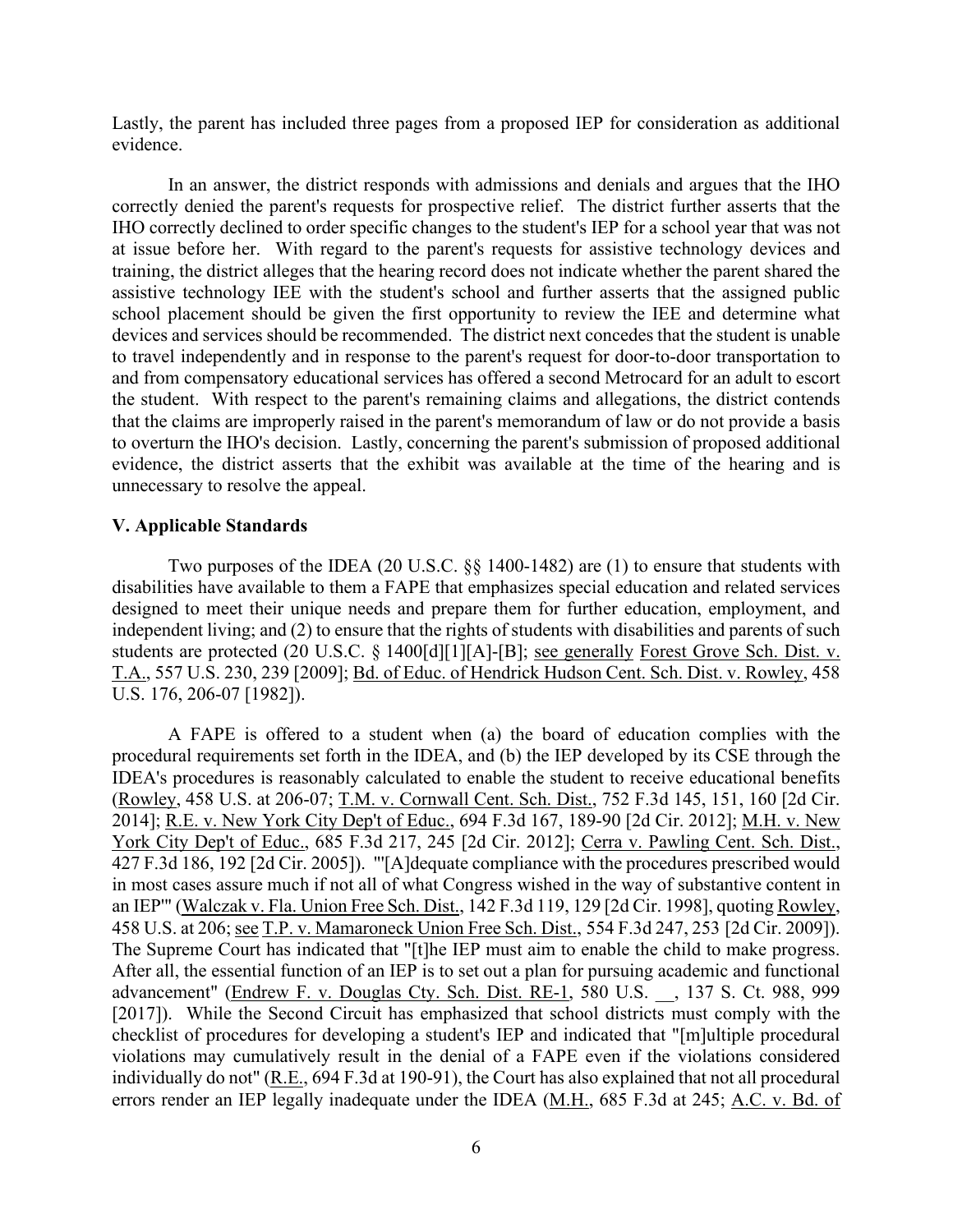parents' opportunity to participate in the decision-making process regarding the provision of a Educ. of the Chappaqua Cent. Sch. Dist., 553 F.3d 165, 172 [2d Cir. 2009]; Grim v. Rhinebeck Cent. Sch. Dist., 346 F.3d 377, 381 [2d Cir. 2003]). Under the IDEA, if procedural violations are alleged, an administrative officer may find that a student did not receive a FAPE only if the procedural inadequacies (a) impeded the student's right to a FAPE, (b) significantly impeded the FAPE to the student, or (c) caused a deprivation of educational benefits (20 U.S.C. § 1415[f][3][E][ii]; 34 CFR 300.513[a][2]; 8 NYCRR 200.5[j][4][ii]; Winkelman v. Parma City Sch. Dist., 550 U.S. 516, 525-26 [2007]; R.E., 694 F.3d at 190; M.H., 685 F.3d at 245).

based on a determination of whether the student received a FAPE (20 U.S.C. § 1415[f][3][E][i]). adequacy of a given IEP turns on the unique circumstances of the child for whom it was created" produce progress, not regression,' and . . . affords the student with an opportunity greater than mere 200.6[a][1]; <u>see Newington,</u> 546 F.3d at 114; Gagliardo v. Arlington Cent. Sch. Dist., 489 F.3d 105, 108 [2d Cir. 2007]; Walczak, 142 F.3d at 132). The IDEA directs that, in general, an IHO's decision must be made on substantive grounds A school district offers a FAPE "by providing personalized instruction with sufficient support services to permit the child to benefit educationally from that instruction" (Rowley, 458 U.S. at 203). However, the "IDEA does not itself articulate any specific level of educational benefits that must be provided through an IEP" (Walczak, 142 F.3d at 130; see Rowley, 458 U.S. at 189). "The (Endrew F., 137 S. Ct. at 1001). The statute ensures an "appropriate" education, "not one that provides everything that might be thought desirable by loving parents" (Walczak, 142 F.3d at 132, quoting Tucker v. Bay Shore Union Free Sch. Dist., 873 F.2d 563, 567 [2d Cir. 1989] [citations omitted]; see Grim, 346 F.3d at 379). Additionally, school districts are not required to "maximize" the potential of students with disabilities (Rowley, 458 U.S. at 189, 199; Grim, 346 F.3d at 379; Walczak, 142 F.3d at 132). Nonetheless, a school district must provide "an IEP that is 'likely to 'trivial advancement'" (Cerra, 427 F.3d at 195, quoting Walczak, 142 F.3d at 130 [citations omitted]; see T.P., 554 F.3d at 254; P. v. Newington Bd. of Educ., 546 F.3d 111, 118-19 [2d Cir. 2008]). The IEP must be "reasonably calculated to provide some 'meaningful' benefit" (Mrs. B. v. Milford Bd. of Educ., 103 F.3d 1114, 1120 [2d Cir. 1997]; see Endrew F., 137 S. Ct. at 1001 [holding that the IDEA "requires an educational program reasonably calculated to enable a child to make progress appropriate in light of the child's circumstances"]; Rowley, 458 U.S. at 192). The student's recommended program must also be provided in the least restrictive environment (LRE) (20 U.S.C. § 1412[a][5][A]; 34 CFR 300.114[a][2][i], 300.116[a][2]; 8 NYCRR 200.1[cc],

provides for the use of appropriate special education services (see 34 CFR 300.320[a][4]; 8 An appropriate educational program begins with an IEP that includes a statement of the student's present levels of academic achievement and functional performance (see 34 CFR 300.320[a][1]; 8 NYCRR 200.4[d][2][i]), establishes annual goals designed to meet the student's needs resulting from the student's disability and enable him or her to make progress in the general education curriculum (see 34 CFR 300.320[a][2][i], [2][i][A]; 8 NYCRR 200.4[d][2][iii]), and NYCRR 200.4[d][2][v]).<sup>3</sup>

<span id="page-6-0"></span> ambitious in light of his [or her] circumstances, just as advancement from grade to grade is appropriately  $3$  The Supreme Court has stated that even if it is unreasonable to expect a student to attend a regular education setting and achieve on grade level, the educational program set forth in the student's IEP "must be appropriately ambitious for most children in the regular classroom. The goals may differ, but every child should have the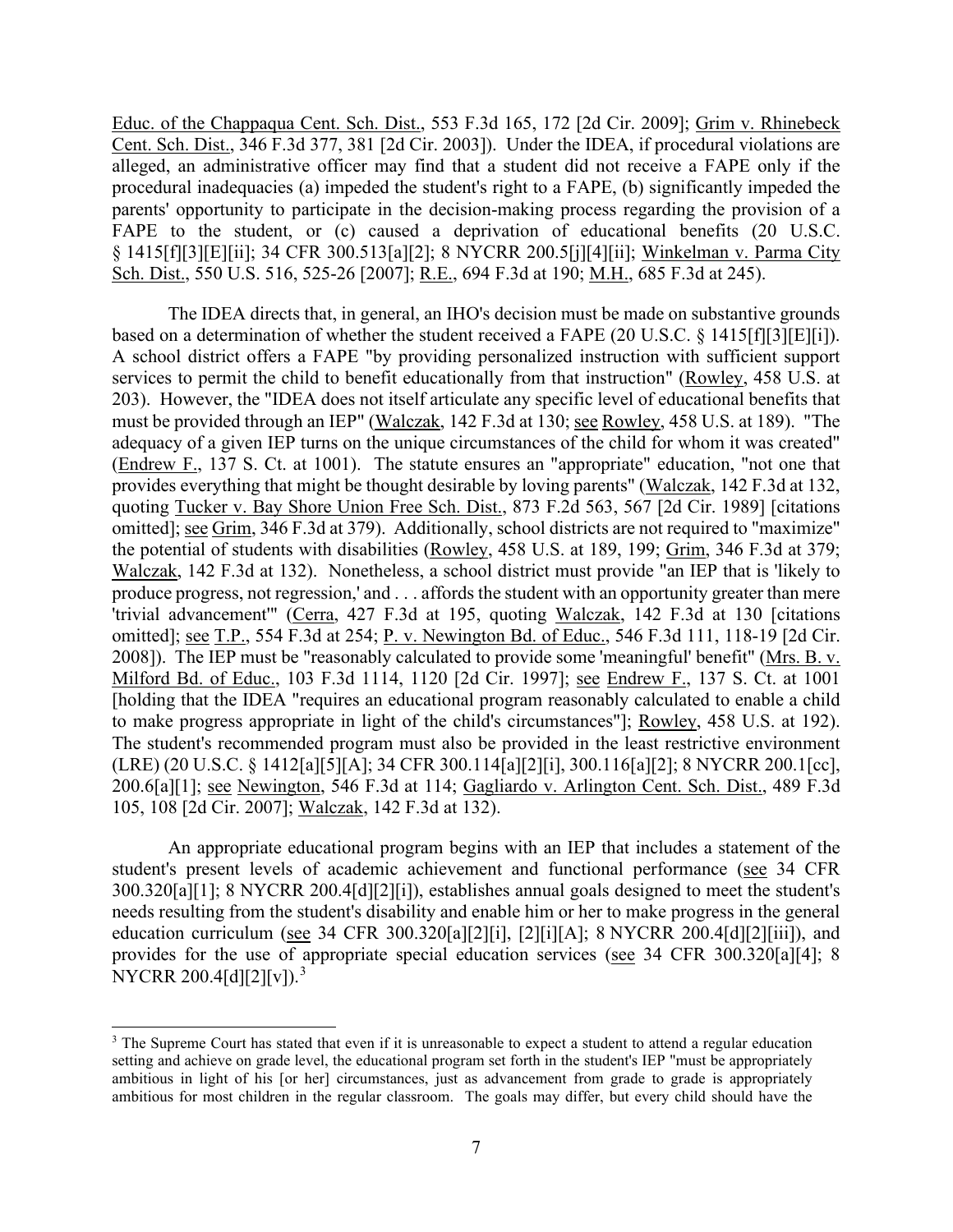70 [1985]; R.E., 694 F.3d at 184-85; T.P., 554 F.3d at 252). In Burlington, the Court found that in a proper case under the IDEA (471 U.S. at 370-71; see Gagliardo, 489 F.3d at 111; Cerra, 427 (Burlington, 471 U.S. at 370-71; <u>see</u> 20 U.S.C. § 1412[a][10][C][ii]; 34 CFR 300.148). A board of education may be required to reimburse parents for their expenditures for private educational services obtained for a student by his or her parents, if the services offered by the board of education were inadequate or inappropriate, the services selected by the parents were appropriate, and equitable considerations support the parents' claim (Florence County Sch. Dist. Four v. Carter, 510 U.S. 7 [1993]; Sch. Comm. of Burlington v. Dep't of Educ., 471 U.S. 359, 369- Congress intended retroactive reimbursement to parents by school officials as an available remedy F.3d at 192). "Reimbursement merely requires [a district] to belatedly pay expenses that it should have paid all along and would have borne in the first instance" had it offered the student a FAPE

the appropriateness of such placement (Educ. Law  $\S$  4404[1][c]; <u>see R.E.</u>, 694 F.3d at 184-85). The burden of proof is on the school district during an impartial hearing, except that a parent seeking tuition reimbursement for a unilateral placement has the burden of proof regarding

# **VI. Discussion - Relief**

# **A. Preliminary Matters**

# **1. Compliance with Practice Regulations**

 arguments related to her request for a prospective placement should not be considered. In its answer, the district asserts that the parent's request for review does not include arguments challenging the IHO's findings and conclusions related to her determination that an award of prospective placement would have the effect of circumventing the statutory process and that the parent's arguments set forth in her memorandum of law should not be considered because a memorandum of law cannot substitute for a pleading. As such, the district argues that the parent's

 279.4[a]). Further, section 279.8 of the State regulations requires that a request for review shall State regulation requires that a request for review "identify the findings, conclusions, and orders to which exceptions are taken, or the failure or refusal to make a finding" (8 NYCRR set forth:

(1) the specific relief sought in the underlying action or proceeding;

 (2) a clear and concise statement of the issues presented for review and the grounds for reversal or modification to be advanced, with each issue numbered and set forth separately, and identifying the precise rulings, failures to rule, or refusals to rule presented for review; and

(3) citations to the record on appeal, and identification of the relevant page number(s) in the hearing decision, hearing transcript, exhibit number or letter and, if the exhibit consists of multiple pages, the exhibit page number

chance to meet challenging objectives" (Endrew F., 137 S. Ct. at 1000).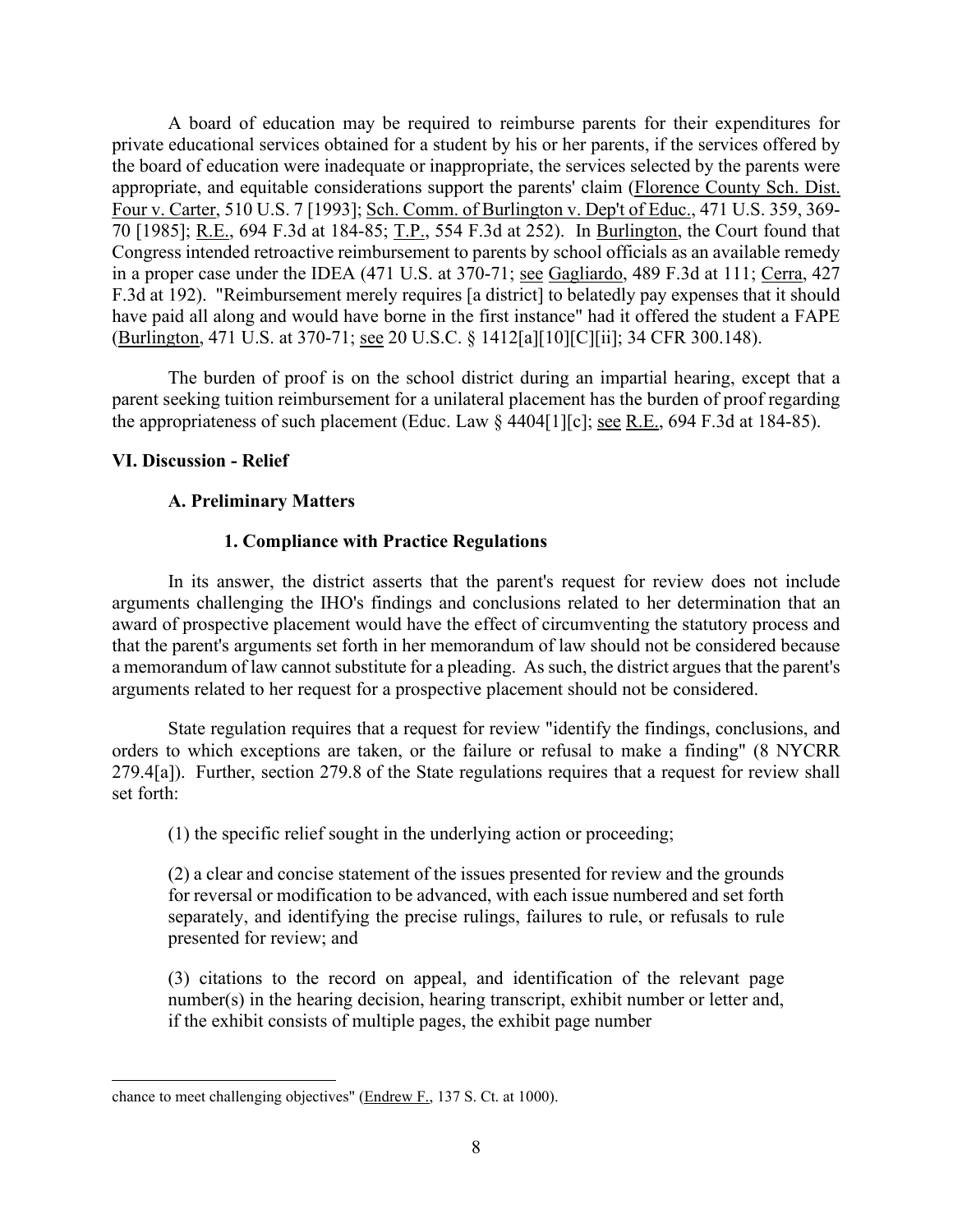(8 NYCRR 279.8 [c][1]-[3]). The regulation further states that "any issue not identified in a party's request for review, answer, or answer with cross-appeal shall be deemed abandoned and will not be addressed by a State Review Officer" (8 NYCRR 279.8 [c][4]).

 Generally, the failure to comply with the practice requirements of Part 279 of the State review by an SRO (8 NYCRR 279.8[a]; 279.13; <u>see M.C. v. Mamaroneck Union Free Sch. Dist.,</u> limitations]). However, "judgments rendered solely on the basis of easily corrected procedural WL 4934535, at \*4-\*6 [S.D.N.Y. Aug. 17, 2015], quoting **Foman v. Davis**, 371 U.S. 178 [1962]). regulations may result in the rejection of the submitted documents or the dismissal of a request for 2018 WL 4997516, at \*23 [S.D.N.Y. Sept. 28, 2018] [upholding dismissal of allegations set forth in an appeal to an SRO for "failure to identify the precise rulings presented for review and [failure] to cite to the pertinent portions of the record on appeal, as required in order to raise an issue" for review on appeal]; T.W. v. Spencerport Cent. Sch. Dist., 891 F. Supp. 2d 438, 440-41 [W.D.N.Y. 2012] [upholding dismissal of a petition for review that was untimely and exceeded page errors or 'mere technicalities,' are generally disfavored" (*J.E. v. Chappaqua Cent. Sch. Dist., 2015* 

contained within the memorandum of law (Parent Mem. of Law at pp. 6-10; see Req. for Rev.). Review of the parent's request for review and memorandum of law is consistent with the district's position, as all of the parent's arguments related to challenging the IHO's finding that an award of prospective placement would have the effect of circumventing the statutory process is

 Although, I generally agree with the district's characterization, the parent's request for related to the parent's request for prospective relief. As such, I decline to dismiss the parent's given that the district was able to respond to the parent's allegations that are contained within the is warranted and I will consider the parent's claims. Nevertheless, to the extent that the parent review, although not particularly well-pled, does allege specific errors committed by the IHO request for review because it adequately complies with the practice requirements of Part 279 and, request for review, the district has not suffered undue prejudice to the extent that outright dismissal argues additional grounds for reversal of the IHO's decision solely within the memorandum of law, it has long been held that a memorandum of law is not a substitute for a pleading (see 8 NYCRR 279.4, 279.6; see, e.g., Application of a Student with a Disability, Appeal No. 19-021; Application of the Bd. of Educ., Appeal No. 16-080).

### **2. Additional Evidence**

 proposed recommended program issued following the CSE reconvene held pursuant to the" IHO's decision and order (Req. for Rev. at p. 9). In her memorandum of law, the parent argues that the In her request for review the parent requests acceptance of "proposed exhibit KK... a proposed recommended program demonstrates that the district will continue to fail to offer the student a FAPE and "[t]he SRO should interrupt this cycle of failure and direct the [district] to fund prospective placement in [an NPS] for [the student]" (Parent Mem. of Law at pp. 9, 10).

In its answer, the district asserts that the parent's proposed exhibit KK should be disregarded "as this exhibit was available at the time of the hearing and is unnecessary to resolve this appeal" (Answer ¶12).

Generally, documentary evidence not presented at an impartial hearing may be considered in an appeal from an IHO's decision only if such additional evidence could not have been offered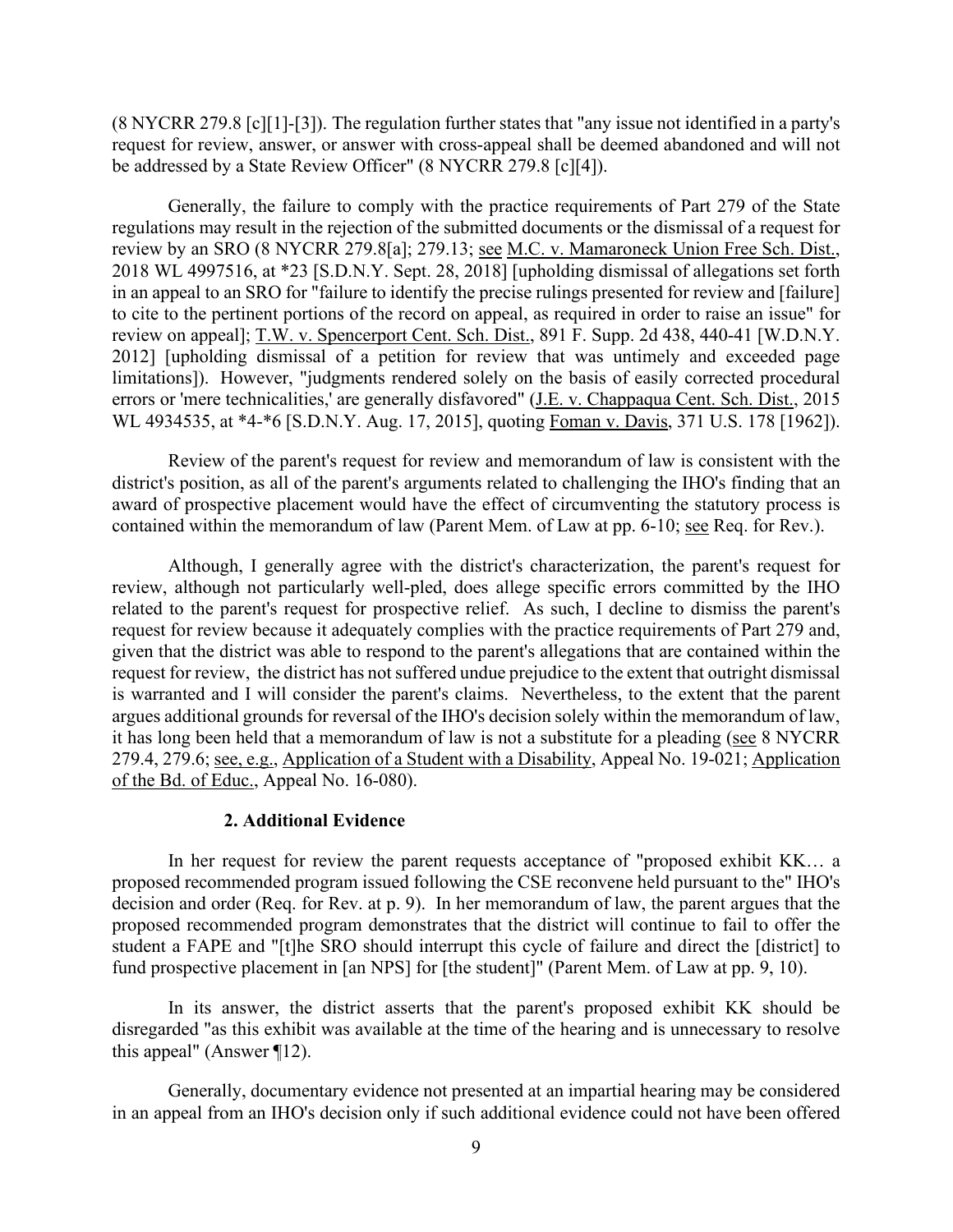a Disability, Appeal No. 08-003; see also 8 NYCRR 279.10[b]; <u>L.K. v. Ne. Sch. Dist.,</u> 932 F. at the time of the impartial hearing and the evidence is necessary in order to render a decision (see, e.g., Application of a Student with a Disability, Appeal No. 08-030; Application of a Student with Supp. 2d 467, 488-89 [S.D.N.Y. 2013] [holding that additional evidence is necessary only if, without such evidence, the SRO is unable to render a decision]).

 According to the parent's memorandum of law, the CSE reconvened on December 15, parent's proposed exhibit KK was available during the impartial hearing is factually false given that the impartial hearing concluded on October 26, 2021. Parent's proposed exhibit KK appeared a complete copy of the IEP, if she wished the document to be considered as additional evidence. 2021, in response to the IHO's directive and provided the parent with "a three page document titled 'Recommended Program & Services' that included zero changes to [the student]'s program" shortly after the CSE meeting (Parent Mem. of Law at p. 8). As such, the district's assertion that the to the undersigned to be an excerpt from an IEP with an implementation date of December 16, 2021, and indicative of little else. On that basis, the undersigned requested that the parent submit The parent submitted a complete copy of a December 15, 2021 IEP along with a December 22, 2021 prior written notice. While the IEP and prior written notice were not available at the time of the impartial hearing, they are not necessary to render a decision and I decline to accept them as additional evidence in this matter.

### **3. Scope of Review**

State regulations governing practice before the Office of State Review require that the parties set forth in their pleadings "a clear and concise statement of the issues presented for review and the grounds for reversal or modification to be advanced, with each issue numbered and set forth separately," and further specify that "any issue not identified in a party's request for review, answer, or answer with cross-appeal shall be deemed abandoned and will not be addressed by a State Review Officer" (8 NYCRR 279.8[c][2], [4]; see 8 NYCRR 279.4[a]).

 Since neither party has appealed the IHO's awards of compensatory OT, speech-language will not be reviewed on appeal (34 CFR 300.514[a]; 8 NYCRR 200.5[j][5][v]; see M.Z. v. New York City Dep't of Educ., 2013 WL 1314992, at \*6-\*7, \*10 [S.D.N.Y. Mar. 21, 2013]). Upon academic tutoring she sought during the hearing (Parent Post-Hr'g Br. at p. 22; IHO Decision at under a qualitative measure for determining whether an additional award of compensatory therapy, and tutoring, those determinations have become final and binding on both parties and they review of the award, the parent was awarded all of the compensatory OT and speech-language therapy she requested during the hearing and was awarded 450 hours of the 1,044 hours of 1:1 pp. 5, 7, 8). The parent has not sought an award of the difference of 594 hours of 1:1 tutoring in this appeal. As such, it would not be prudent to review the student's progress under the prior IEPs for the 2017-18, 2018-19 and 2019-20 school years as well as the student's current programming education is warranted.

The remaining claims before me are whether the IHO correctly denied the parent's request for door-to-door transportation for compensatory educational services, assistive technology, and assistive technology training, and for prospective placement in a State-approved NPS.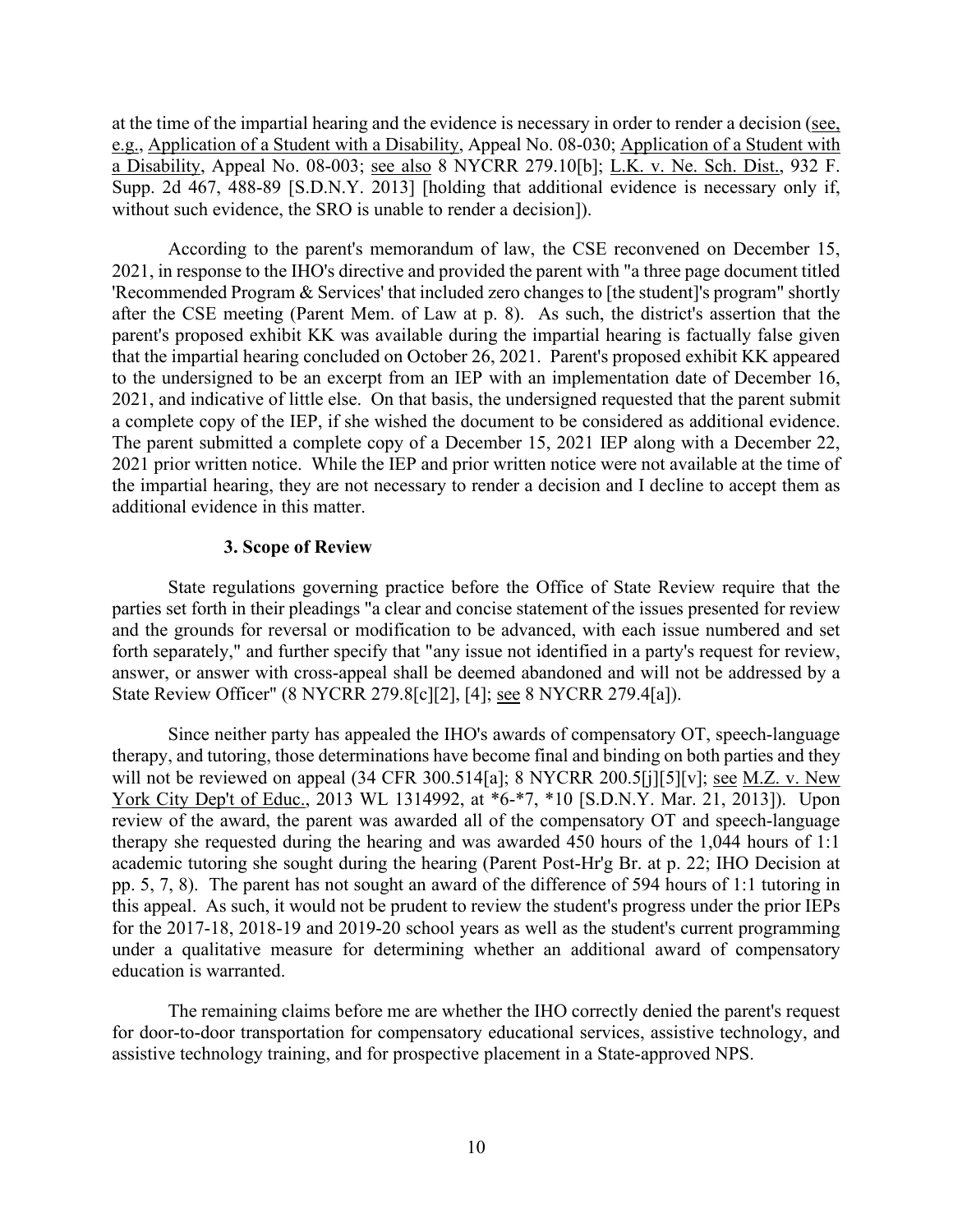#### **B. Transportation**

The parent argues that the IHO erred by awarding a MetroCard to the student to travel to and from compensatory educational services, as the student is unable to travel independently. In its answer, the district conceded that the student is unable to travel independently and offered a second MetroCard for an adult to escort the student to and from her compensatory educational services.

the school district should have supplied in the first place"]; Parents of Student W. v. Puyallup Sch. award, is more likely to address [the student's] educational problems successfully"]; Reid, 401 Compensatory education is an equitable remedy that is tailored to meet the unique circumstances of each case where a denial of FAPE has occurred (see Doe v. E. Lyme Bd. of Educ., 790 F.3d 440, 456 [2d Cir. 2015]; L.O., 822 F.3d at 125 [remanding to district court to determine what, if any, relief was warranted for denial of FAPE]; Wenger v. Canastota Cent. Sch. Dist., 979 F. Supp. 147 [N.D.N.Y. 1997]). The purpose of an award of compensatory education is to provide an appropriate remedy for a denial of a FAPE (see E.M. v. New York City Dep't of Educ., 758 F.3d 442, 451 & n.12 [2d Cir. 2014]; Newington, 546 F.3d at 123 [holding that compensatory education is a remedy designed to "make up for" a denial of a FAPE]; see also E. Lyme, 790 F.3d at 456; Reid v. Dist. of Columbia, 401 F.3d 516, 524 [D.C. Cir. 2005] [holding that, in fashioning an appropriate compensatory education remedy, "the inquiry must be factspecific, and to accomplish IDEA's purposes, the ultimate award must be reasonably calculated to provide the educational benefits that likely would have accrued from special education services Dist., 31 F.3d 1489, 1497 [9th Cir. 1994]). Accordingly, an award of compensatory education should aim to place the student in the position he or she would have been in had the district complied with its obligations under the IDEA (see Newington, 546 F.3d at 123 [holding that compensatory education awards should be designed so as to "appropriately address [] the problems with the IEP"]; see also Draper v. Atlanta Indep. Sch. Sys., 518 F.3d 1275, 1289 [11th Cir. 2008] [holding that "[c]ompensatory awards should place children in the position they would have been in but for the violation of the Act"]; Bd. of Educ. of Fayette County v. L.M., 478 F.3d 307, 316 [6th Cir. 2007] [holding that "a flexible approach, rather than a rote hour-by-hour compensation F.3d at 518 [holding that compensatory education is a "replacement of educational services the child should have received in the first place" and that compensatory education awards "should aim to place disabled children in the same position they would have occupied but for the school district's violations of IDEA"]).

in its definition of related services (20 U.S.C.  $\S$  1401[26]; see 34 CFR 300.34[a], [c][16]). In The IDEA specifically includes transportation, as well as any modifications or accommodations necessary in order to assist a student to benefit from his or her special education, addition, State law defines special education as "specially designed instruction . . . and transportation, provided at no cost to the parents to meet the unique needs of a child with a disability," and requires school districts to provide disabled students with "suitable transportation to and from special classes or programs" (Educ. Law §§ 4401[1]; 4402[4][a]; see Educ. Law § 4401[2]; 8 NYCRR 200.1[ww]).

 12). As such, the IHO's award of a MetroCard and the district's offer of a second MetroCard are The hearing record reflects that for the 2018-19 and 2019-20 school years, the student was recommended to receive special transportation as a related service (Parent Exs. D at p. 15; E at p.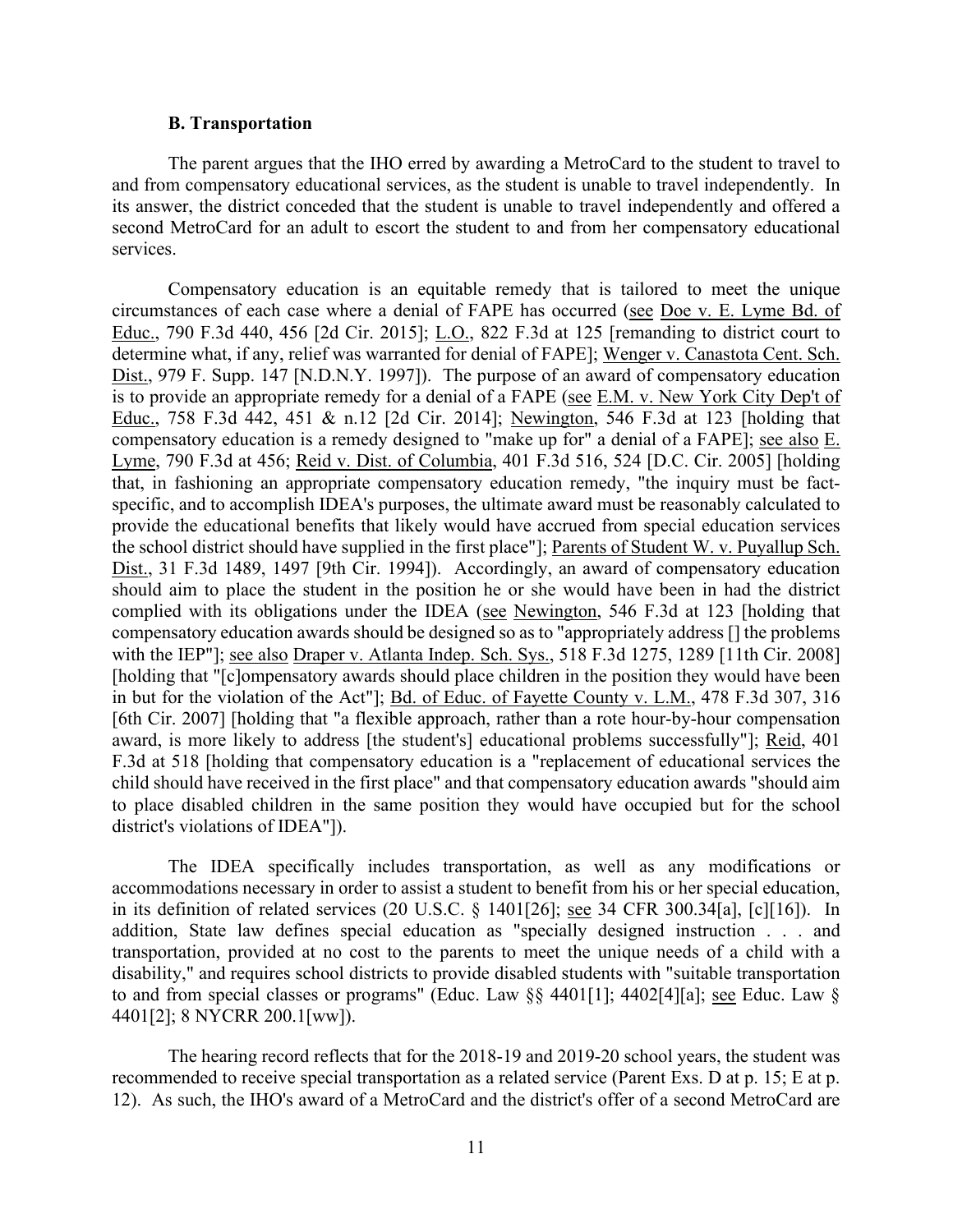not appropriate. The district is directed to provide door-to-door transportation for the student to attend compensatory educational services that is consistent with the special transportation that was recommended to address the student's needs in the first instance.

### **C. Prospective Relief**

On appeal, the parent seeks prospective relief in the form of assistive technology, program recommendations consistent with IEEs obtained as a part of this proceeding, and placement in a State-approved NPS.

 the CSE is tasked with reviewing information about the student's progress under current Relief in the form of specific IEP recommendations and the prospective placement of a student in a particular type of program and placement, such as the order sought by the parent in this matter directing the specific contents of a future IEP and nonpublic school placement, under certain circumstances, have the effect of circumventing the statutory process, pursuant to which educational programming and periodically assessing the student's needs (see Adams v. Dist. of Columbia, 285 F. Supp. 3d 381, 393, 396-97 [D.D.C. 2018] [noting with approval the hearing officer's finding "that the directives of IDEA would be best effectuated by ordering an IEP review and revision, rather than prospective placement in a private school"]; see also Student X v. New York City Dep't of Educ., 2008 WL 4890440, at \*16 [E.D.N.Y. Oct. 30, 2008] [noting that "services found to be appropriate for a student during one school year are not necessarily appropriate for the student during a subsequent school year"]).

 At this point, the school years at issue—2017-18, 2018-19, and 2019-20—are over and, in already convened to produce IEPs for the 2020-21 and 2021-22 school years (see also Eley v. Dist. placement is not an appropriate remedy until the IEP for the current school year has been completed and the parent challenges the IEP for the current year]). In fact, the IHO directed the CSE to convene to consider the IEE's awarded as a part of this proceeding and the CSE convened to review those evaluations in December 2021 (see Req. for Rev. at p. 9). At that time, the district future program or placement for the student. accordance with its obligation to review a student's IEP at least annually, the CSE should have of Columbia, 2012 WL 3656471, at \*11 [D.D.C. Aug. 24, 2012] [noting that prospective had the first opportunity to review the evaluations and make educational program and placement recommendations for the student, and those recommendations are now susceptible to challenge by the parent in a future proceeding if she continues to disagree with the district. Accordingly, the more appropriate course in this proceeding—given that it relates exclusively to the 2017-18 through 2019-20 school years, and those years are now at least two school years removed from the student's current educational programming—is to limit my present review to the remediation of past harms through compensatory means as opposed to ordering the district to adopt a specific

 student's programming on multiple occasions fully cognizant of the allegations contained in the due process complaint notice in this matter, prospective relief would not be appropriate. It should While I sympathize with the parent's disappointment in what appears to be the continuation of a program recommendation that the district has conceded denied the student a FAPE during the 2017-18, 2018-19, and 2019-20 school years, considering the time that has passed from the filing of the due process complaint notice in this matter and that the CSE has convened to review the be noted that in this matter, the parent chose to file a due process complaint notice late in the 2019-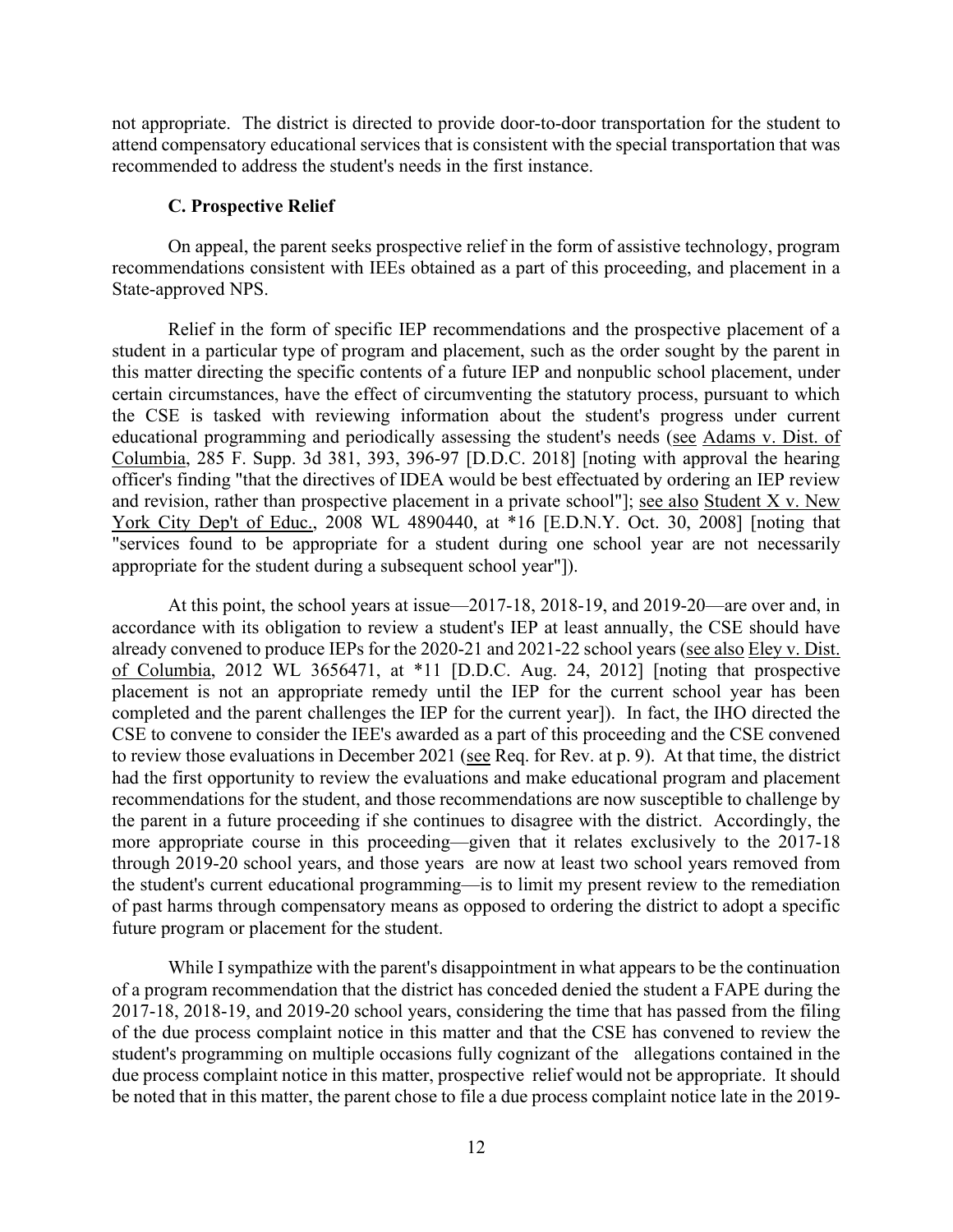and sought prospective relief (see Parent Ex. A). In addition, the parent agreed to extensions of pleading and litigation choices have unfortunately inured to the benefit of the district. are appropriate, and equitable considerations weigh in favor of reimbursement (see Carter, 510) U.S. 7; Burlington, 471 U.S. at 369-70). Although it appears that the district may have not considered all of the IEEs and did not fully comply with the parameters of the IHO's order, the that IHOs do not retain jurisdiction to enforce their orders and that a party who receives a favorable 20 school year to challenge the 2017-18, 2018-19, and 2019-20 school years. At that time, the CSE had convened on May 15, 2020 to develop an IEP for the 2020-21 school year; however, the parent did not allege a denial of a FAPE for the 2020-21 school year in the May 20, 2020 due process complaint notice (see Parent Exs. A at pp. 6, 11; F at p. 20). The parent chose not to include the 2020-21 school year in this proceeding and instead challenged three prior school years the IHO's time to render a decision while the four requested IEEs were conducted. All of these Nevertheless, the parent can challenge the student's subsequently developed IEPs and seek compensatory relief, as was awarded by the IHO in this matter. The parent may also object to the student's current educational programming and unilaterally place the student at an NPS of her choosing and receive reimbursement for the cost of the private school tuition if the services offered by the board of education were inadequate or inappropriate, the services selected by the parents 2021-22 school year is not before me. If the parent continues to disagree with the district's recommendations, her recourse is to challenge the December 2021 IEP in a future due process proceeding and/or seek judicial enforcement of the IHO's order (see Educ. Law §§ 4404[1][a]; [2]; see, e.g., A.R. v. New York City Dep't of Educ., 407 F.3d 65, 76, 78 n.13 [2d Cir. 2005] [noting administrative determination may enforce it in court]).

Having generally addressed the parent's request for prospective relief, it is not necessary to address the parent's overall arguments in support of the grant of such relief in more detail; however, a review of the parent's more specific requests for assistive technology devices and training and for placement in a State-approved nonpublic school merits some additional discussion to clarify why such items are unavailable as relief to the parent under the particular facts of this matter.

### **1. Assistive Technology and Training**

 13). The district requests it "be permitted flexibility to provide devices and services that meet the The IHO denied the parent's request for prospective relief in the form of assistive technology devices and training recommended in the May 27, 2021 assistive technology IEE (IHO Decision at p. 8; see Parent Ex. II at pp. 13-14). The parent asserts that she is entitled to prospective assistive technology devices, services, and training as recommended in the May 2021 assistive technology evaluation. The district argues that there is no evidence in the hearing record that the May 2021 assistive technology evaluation was provided to the student's school. The district further asserts that the student's assigned public school site "performs the same functions as the CSE" and should be permitted to review the assistive technology evaluation and provide the student with "any devices and services that generally satisfy the recommendations made therein" (Answer ¶ same needs as the recommended devices and services" (id.).

The May 2021 assistive technology evaluation included a recommendation for the use of assistive technology "as the assistive technology supports used during the evaluation improved the student's ability to access text materials and produce writing of improved quality and quantity" (Parent Ex. II at p. 13). Recommendations included use of a Galaxy Chromebook 2, a carrying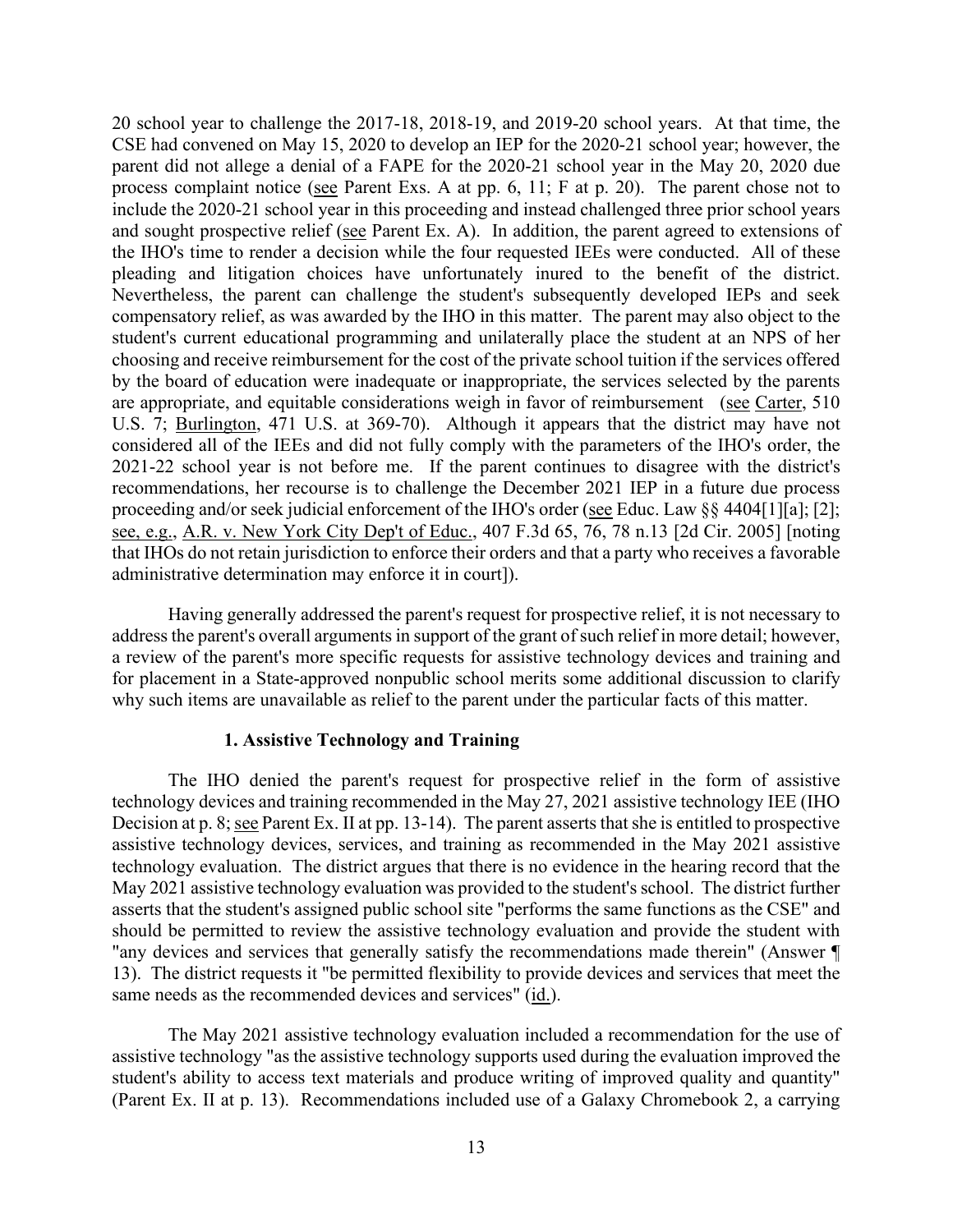writing, and mathematics, and two supplemental applications (id. at pp. 13-14). The evaluation 14). In addition, the evaluation included a recommendation for 20 hours of assistive technology case, a stylus pen, noise cancelling headphones, a list of specific programs directed at reading, indicated the device should be available to the student throughout the school day, to complete reading and writing tasks, and in the home, to complete written homework assignments (id. at p. training (id.).

classroom (Tr. pp. 141, 156-57; see Parent Exs. HH; II). The speech-language pathologist also specialized reading instruction (Tr. pp. 159, 176). Although the speech-language pathologist made prospective relief and is not framed as a remedy for the district's three-year denial of a FAPE (Tr. The speech-language pathologist who conducted both the independent speech-language evaluation and independent assistive technology evaluation testified that the student was "significantly below in academic and social skills" and that it would have been very evident in a testified that the student would have struggled with all literacy tasks and her writing would have been unintelligible or difficult to figure out (Tr. p. 169). The speech-language pathologist noted that the student could have been evaluated earlier, received therapy earlier, and received specific recommendations to address the student's academic delays going forward and testified that the student performed significantly higher in reading given a text reader and could have "qualified earlier and could have received… more support in the classroom," the parent's request is for pp. 170-75, 176).

 recommendation and also correctly declined to supplant the role of the CSE. A review of the May 2021 assistive technology evaluation report shows that the recommendations made by the device, program, or service were required to be itemized in the student's IEP (see Parent Exs. II). very particularized opinions as to what devices and services should be placed on the student's IEP similarly inappropriate for me to order specific assistive technology services or devices be placed on a current or future IEP for the student, I do remind the CSE that if it does not adopt the assistive add appropriate assistive technology devices and services going forward based on its consideration Generally speaking, the IHO was not required to adopt the speech-language pathologist's evaluator were very specific; however, the evaluation report does not explain why each particular Consequently, the CSE should have the opportunity to consider the evaluation report in the first. instance as the recommendations are not truly compensatory education services designed to "make up" for the district's failure to provide the student with a FAPE in the first instance, but instead are going forward. Accordingly, the CSE should review the evaluator's recommendations, if it has not already done so. However, now that a trial assessment has been conducted, the CSE should not act in a dilatory manner with respect to the student's need for assistive technology. Although it is technology services as recommended by the speech-language therapist, it should, consistent with regulation, provide a prior written notice that explains in detail the reasons why each item recommended in the evaluation report was rejected, and shall otherwise revise the student's IEP to of the existing evaluative information, including the May 2021 assistive technology evaluation, concerning the student's need for assistive technology.

### **2. Prospective Placement**

With respect to the parent's request for prospective placement of the student in a Stateapproved NPS, in certain limited circumstances, an award directing a district to prospectively place a student in an appropriate, but non-approved school may be proper (see Connors v. Mills, 34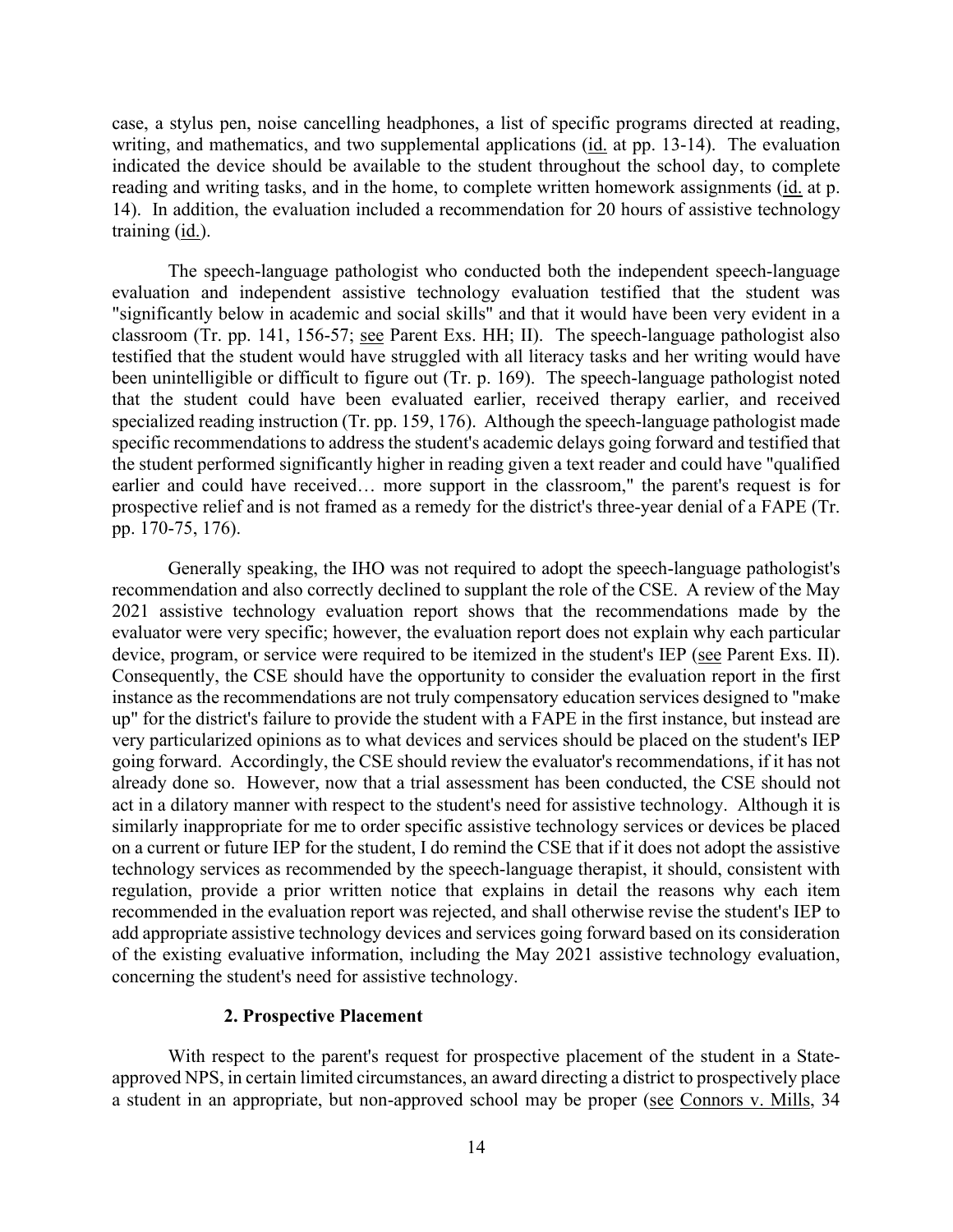that "once the *Burlington* prerequisites relative to a non-approved private school are met, and a placement immediately" (id. at 805-06). However, the prospective placement at issue in Connors education as "both the school and the parent agree[d] that the child's unique needs require[d] unilaterally chosen by [the] parent, when the parent and district agreed that the district could [F.Supp.2d](https://F.Supp.2d) 795, 802, 805-06 [N.D.N.Y. Sept. 24, 1998]). In Connors, the court stated, in dicta, parent shows that his or her financial circumstances eliminate the opportunity for unilateral placement in the non-approved school, the public school must pay the cost of private constituted the only available remedy that would have provided the student with an appropriate placement in a private non-approved school and that there [we]re no approved schools that would be appropriate" (id. at 799, 804). At least one court has noted this distinction, citing Connors for the proposition that the court ordered the "district to pay tuition directly to [the] private school not provide a FAPE" (Z.H. v. New York City Dept. of Educ., 107 F. Supp. 3d 369, 376 [S.D.N.Y. 2015]).

When determining an appropriate placement on the educational continuum, a CSE is required to first determine the extent to which the student can be educated in a public school setting with nondisabled peers before considering a more restrictive nonpublic school option (see E.F. v. New York City Dep't of Educ., 2013 WL 4495676, at \*15 [E.D.N.Y. Aug. 19, 2013] [explaining that "[u]nder the law, once [the district] determined that [the public school setting] was the least restrictive environment in which [the student] could be educated, it was not obligated to consider a more restrictive environment, such as [a nonpublic school]"]; A.D. v. New York City Dep't of Educ., 2013 WL 1155570, at \*8 [S.D.N.Y. Mar. 19, 2013] [finding that "[o]nce the CSE determined that [the public school setting] would be appropriate for the [s]tudent, it had identified the least restrictive environment that could meet the [s]tudent's needs and did not need to inquire into more restrictive options such as nonpublic programs"]). Thus, a directive that required placement of the student in a nonpublic school would impede the important statutory purpose of attempting, whenever possible, to have disabled students access the public school system through placement in a public school with their nondisabled peers (see Walczak, 142 F.3d at 132 [noting that the preference for educating students in the least restrictive environment applies even when no mainstreaming with nondisabled peers is possible]).

 removal from the public school and her placement in an NPS is necessary for her to receive a FAPE. Equally problematic is the parent's requested relief itself, as the parent has requested prospective placement in an unnamed, State-approved NPS for an unspecified school year. This matter involves the 2017-18, 2018-19 and 2019-20 school years. The impartial hearing was held 22 school year. Under the circumstances presented, prospective placement would not be it is the province of the local educators to initially determine placement]). Here, the evidence in the hearing record does not support a finding that the student's during the 2019-20 and 2020-21 school years and this decision will be rendered during the 2021 appropriate (see Straube v. Florida Union Free Sch. Dist., 801 F. Supp. 1164, 1179-80 [S.D.N.Y. 1992] [while a court may provide conditional approval for an appropriate placement in the event there are no State-approved nonpublic schools that can meet the student's needs, the more appropriate course of action is to remand the matter to the CSE to find an appropriate program as

Based on the foregoing, the hearing record does not support the parent's request for prospective placement at a State-approved NPS.